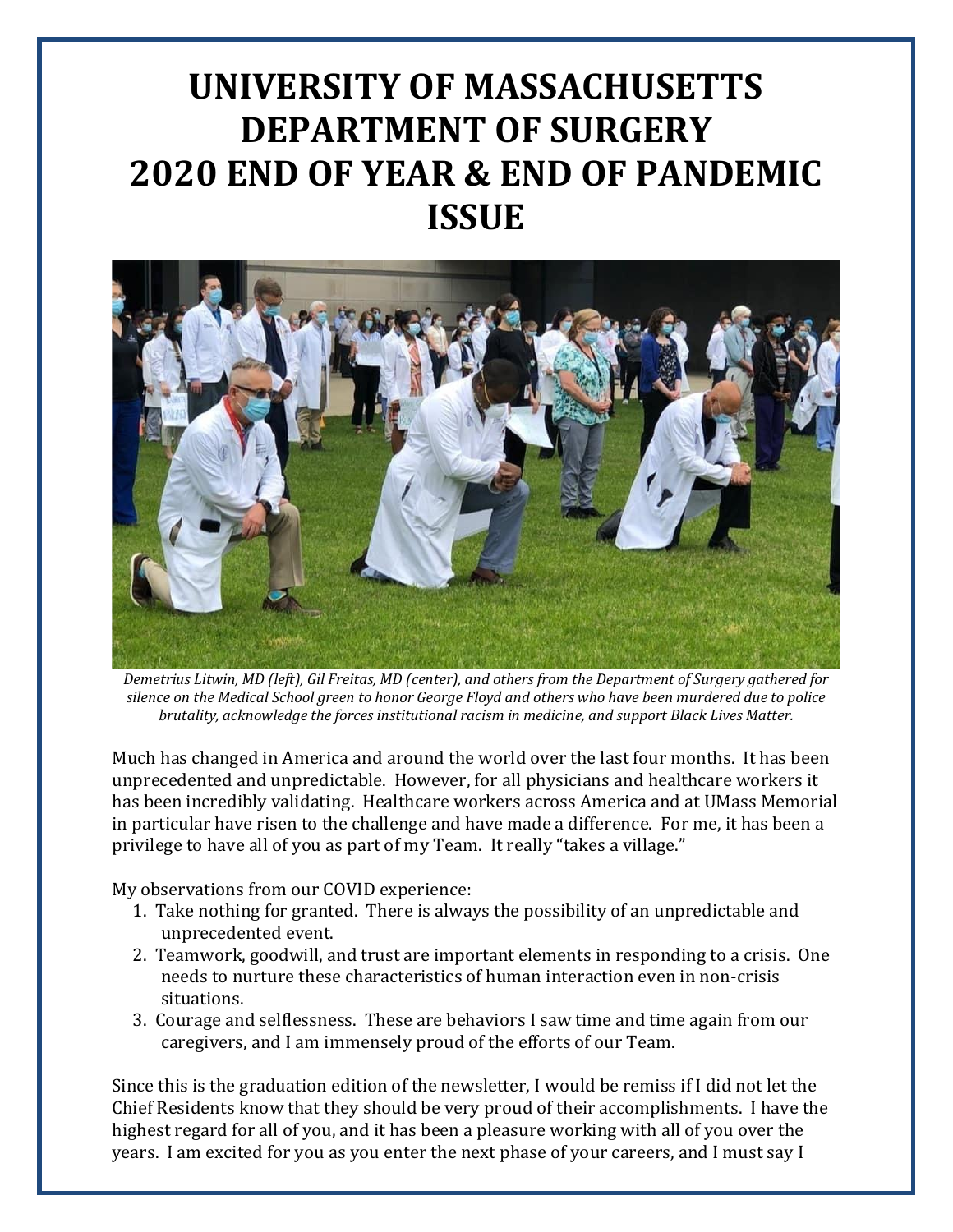derive vicarious pleasure hearing from you as it reminds me of a similar time in my own life. I certainly wish all of you every success in the future, and you will always be part of the UMass family. –Demetrius Litwin, MD

# **GOODBYE AND GOOD LUCK TO OUR GRADUATES**



**VASCULAR SURGERY**

**Tammy T. Nguyen, MD, PhD** will be joining our group here at UMass, pursuing a career in academic surgery with a basic science lab focused on wound healing.

**Parth D. Sheth, MD** will be heading to Virginia, joining Surgical Associates of Richmond, a very busy group performing the full spectrum of vascular care.

The graduates, seen together at Disneyland (Dr. Sheth, left; Dr. Nguyen, right)



# **PLASTIC SURGERY**

Natalie Godfrey, MD (left) and Baijing Qin, MD (right)

The UMass Division of Plastic Surgery is proud to announce the graduation of our two outstanding chief residents, **Natalie Godfrey, MD** and **Baijing Qin, MD**.

Natalie graduated from the University of New Hampshire summa cum laude and is an AOA graduate of the University of Cincinnati College of Medicine. As a resident in the sixyear UMass Integrated Plastic Surgery Residency Program, she has excelled as a surgeon with superb technique, excellent judgement, and clinical research productivity highlighted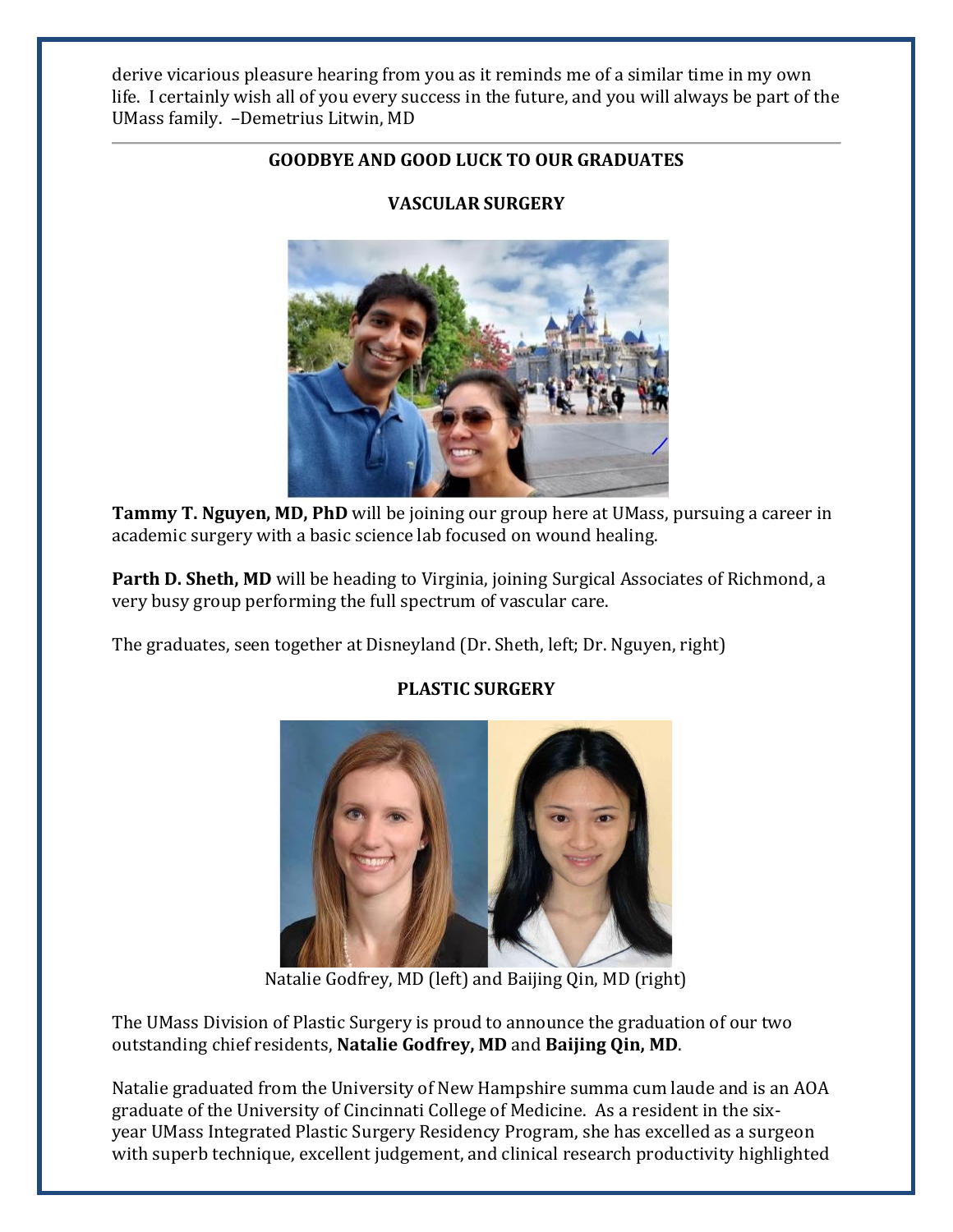with publications and multiple presentations. In August, she will continue her training at UMass in the Hand Fellowship training program.

Jing is a Phi Beta Kappa, summa cum laude graduate of Bates College and an AOA graduate of the Boston University School of Medicine. In the UMass Plastic Surgery Residency, she has developed into a superior technical surgeon and has broad clinical research interests in hand surgery and the use of a chlorhexidine gel patch for drains in body contouring procedures. Jing will continue her training in hand and microsurgery at the New York University Hand Fellowship in the Department of Plastic Surgery.

Please join us in wishing Natalie and Jing continued success and exciting careers in hand surgery and plastic surgery.

#### GENERAL SURGERY



**Brett Baker, MD, MBA, MS** and his family will stay local in Massachusetts as Dr. Baker pursues a Minimally Invasive and Bariatrics Fellowship at the Lahey Clinic and Medical Center. During his tenure at UMass, Brett has been instrumental in many academic initiatives, including the development of the Residency's Patient Safety and Quality lecture. His work leading the Department's opiate distribution and collection initiative, including the installation of the collection receptacles and his leadership of junior residents through the project, has been instrumental in combating the opiate epidemic in Central Massachusetts.

**Danilo Decio, MD, MBA** will be returning to Florida with his family to pursue a Minimally Invasive Fellowship at Baptist Health in Miami, FL. Along with Dr. Schlieve, his coordination of this year's rotation scheduling was instrumental in the broad educational training and programmatic growth of our residents. Further, Dr. Decio's skill for innovation and technology development has been incredibly valuable during his tenure, and he has led many projects with device development, medical informatics program design, among others.





**Jonathan Green, MD, MSCI** and his wife Jenna, will be relocating to Oklahoma City as Dr. Green pursues his Pediatric Surgery fellowship at Children's Hospital Oklahoma Hospital at Oklahoma University Medical Center. He was recently honored with induction into Alpha Omega Alpha. His demonstration of humanism in medicine has been remarkable, and his passion for Pediatric Surgery was demonstrated in his extensive work spanning many areas with the Division of Pediatric Surgery.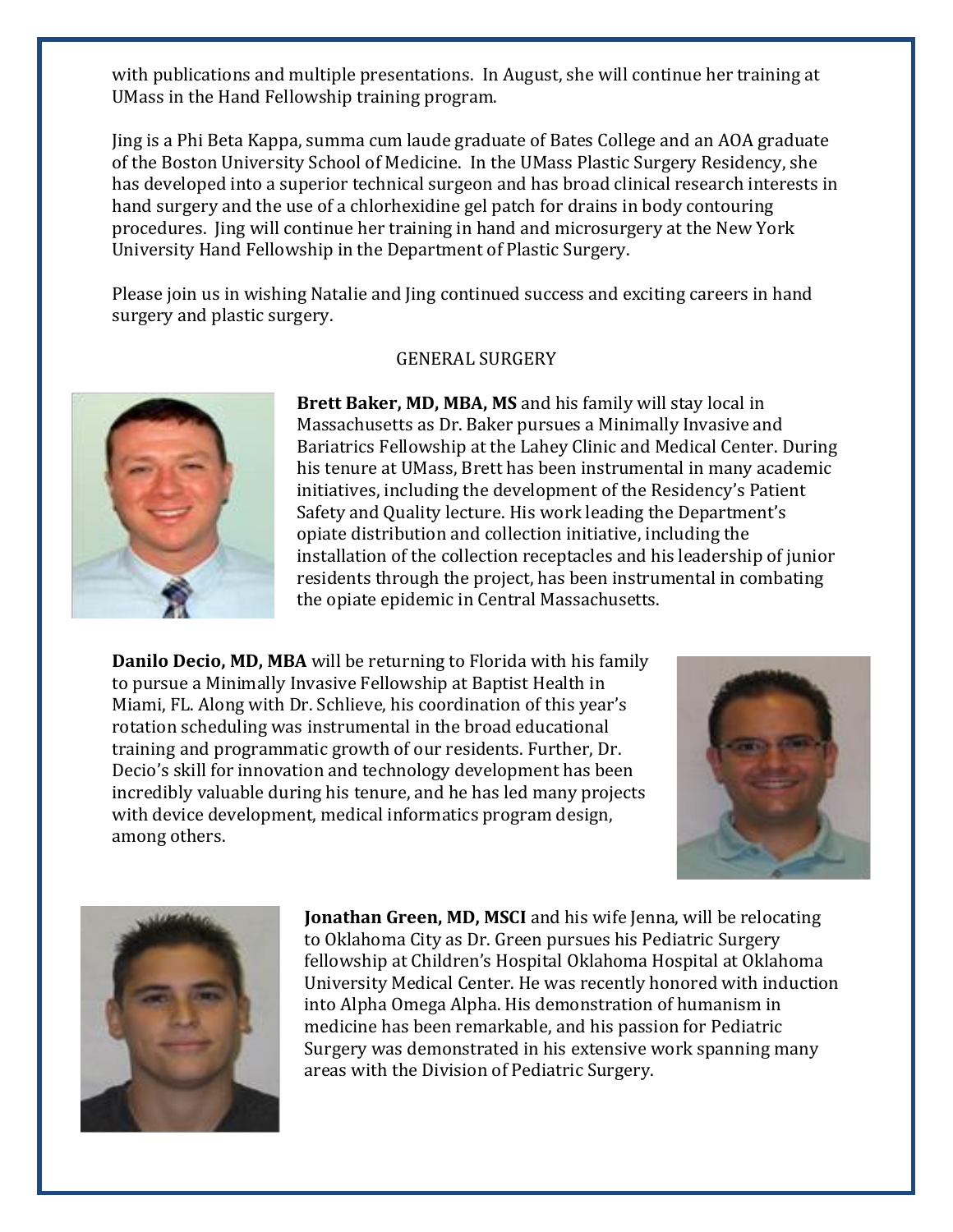Now completing his medical school and residency training at UMass, **John Madore, MD** will now depart for St. Louis to complete his Trauma and Critical Care Fellowship at Washington University School of Medicine. Dr. Madore has demonstrated an incredible commitment to comprehensive patient care and to his co-residents. Without a doubt he will take this, along with background in outcomes and the impact on frailty in the Trauma and Acute Care Surgery populations, to be a major contributor to the future of Trauma Surgery.





**Christopher Schlieve, MD's** success during his training has been remarkable and spanning countless areas, from his recent induction into Alpha Omega Alpha, to his leadership in the Interprofessional Training Quality Council, and to his groundbreaking research, most recently, showing that embryonic or induced pluripotent stem cells can successfully establish an enteric nervous system in tissueengineered intestine. His work both before and during residency has been extensively published and has culminated in the receipt of numerous awards and grants. Dr. Schlieve is finalizing details on an academic General Surgery faculty position.

**Josh Scurlock, MD**, who goes by pandemic name, FMOB (Future Mayor of Bakersfield), and his family will return to California (now, with three residency-time born children) to take part in a Post-Bariatric Cosmetic Surgery Fellowship at Inland Empire Surgery in Rancho Cucamonga, CA. Dr. Scurlock served as our resident-lead during the pandemic. His incredible leadership and meticulous organization during pandemic times allowed a deployment that ensured patient and resident safety.



# **TO THE CHIEFS**

This class of chiefs is particularly special to me. I've had the joy to be there since the beginning of each chief's time at UMass. Being JGreen and Danilos' sub-I at Memorial, Madore being my sub-I, Scurlock and I being OG interns together, Baker being one of my first interns as a junior resident, and Schlieve entering as a PGY-2 into the program when I was an intern. I have been fortunate to have memories and stories with each of them both inside and outside the hospital.

Chiefs: It's been such an incredible journey to ride the waves of residency together. I truly cannot wait to see what each of your future holds. I will miss you guys so much. I know it'll be tough to stay in touch. Life takes over, but I'm not too worried. I imagine our friendships are ones that whenever and wherever we reconnect--whether it be at a conference, a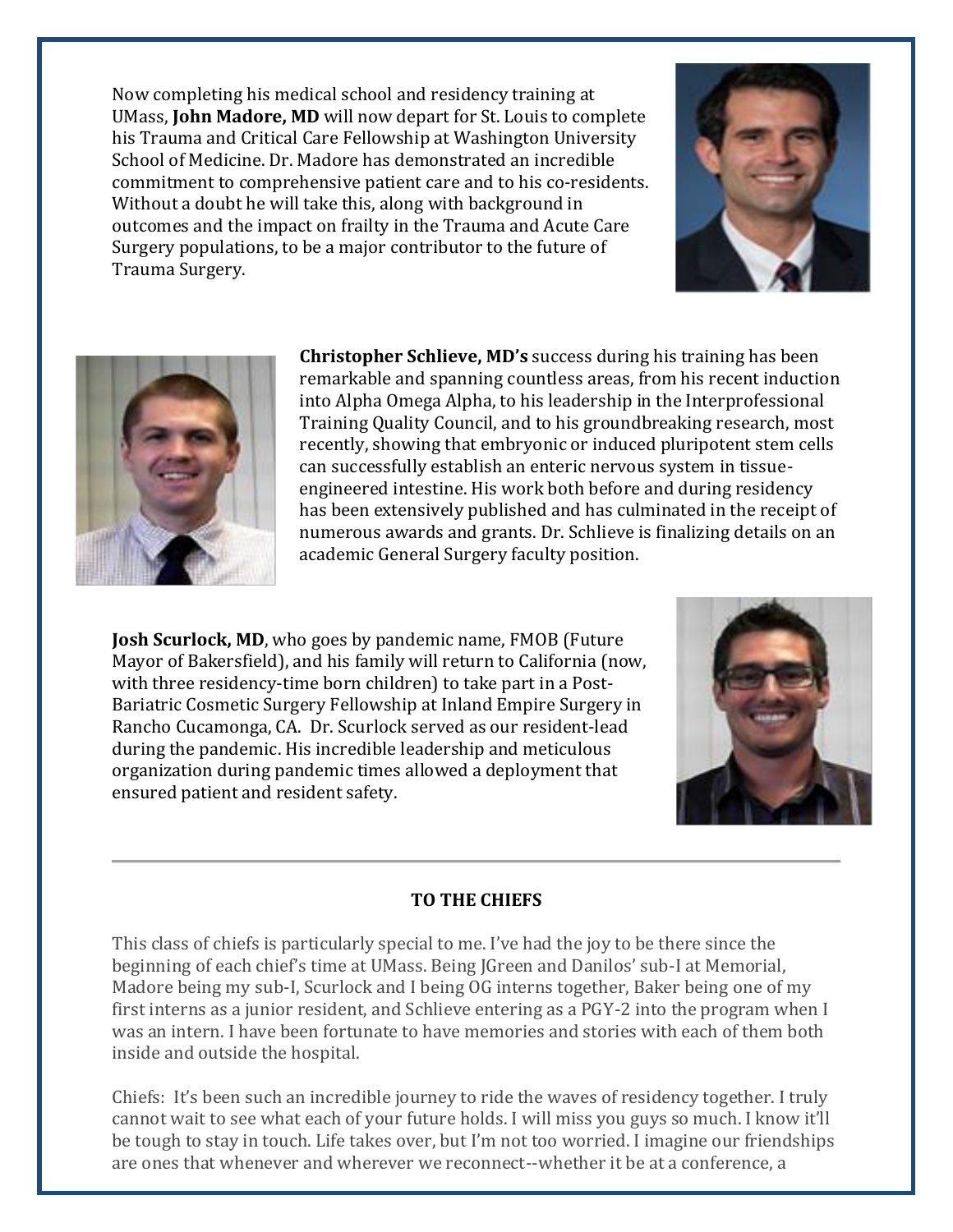course, a visit back to Worcester, or a visit to your respective cities--it'll be as if we were just sitting back in the Memorial chief's room cracking jokes and catching up on life over a few beers (hopefully Treehouse). It's been a privilege to be a part of the journey. While I know this isn't how any of us imagined this year ending, I am so proud of each of you and look forward to the next chapters for each of us. Best of luck, stay in touch when you can, and number next. –Nicki Cherng, MD

Dear Chiefs,

Congratulations to all of you!! None of us thought that the year would end like this, however, you should all be very proud of your achievements. You have come so far in your academic careers, so take this time to celebrate your accomplishments. Thank you for such a great year. All the best and I wish you good luck!!

Wishes, Reeti

# **WELCOME TO OUR NEW RESIDENTS**

# **VASCULAR SURGERY**





Kris Boelitz, MD (left) will join the Vascular Surgery Residency Program from Boston University School of Medicine. Eric Finnesgard, MD (right) will join the program from Mayo Clinic Alix School of Medicine.

#### **PLASTIC SURGERY**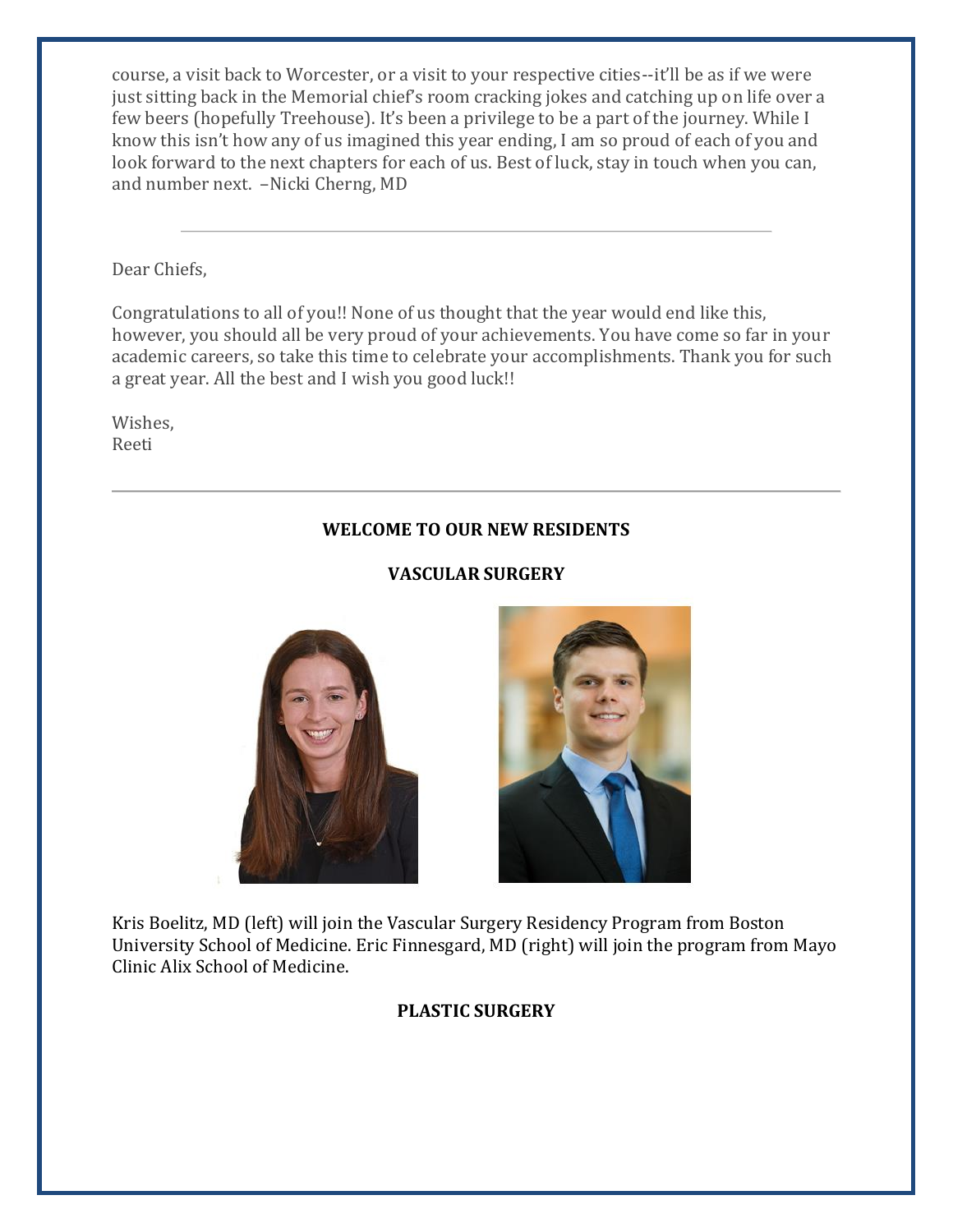

Kevin Johal, MD (left) will join the Plastic Surgery Residency Program as a PGY3. He joins the program from the University of Arizona. Jennifer Grauberger, MD (middle) and Sneha Patel, MD (right) will join the program as PGY1 residents. We welcome Dr. Grauberger from Mayo Clinic, Rochester and Dr. Patel from the University of Texas, Houston.

Marisa (Reese) Smith, M.D. is leaving the Division of Plastic Surgery to join UMass's Department of Emergency Medicine residency. While the Department of Surgery is unavoidably saddened to see her go as she is such a phenomenal doctor, we are also immensely proud and elated to have her in the ranks of the Emergency Medicine Department. We will look forward to continually crossing paths through the years to come.



#### **GENERAL SURGERY**

The General Surgery Residency Program welcomes 11 incoming interns to our Surgical family. Jummy, Alanna, Tim, Keano, Anu, James, Alyssa, Julia, Joy, Justin, and Chippy: You represent the future of medicine and Surgery and we are delighted to welcome you to Worcester. We also wish to welcome back our re-entering research residents to their PGY3 year: Drs. Kaitlin Ahrens, David Meyer, Niti Shahi, and Chris Strader.

Thanks to our continuing research residents and residents who will now enter their academic time, for your leadership during this pandemic: Drs. Max Hazeltine, Hannah Buettner, Bryce Bludevich, Catherine Beauharnais, Erin Scott, Sebastian Chung, and Jon Durgin.

We are incredibly grateful to our preliminary residents who will be changing programs or staying here at UMass: Drs. Jose Mercado-Matos, Jana Qiao, Andrew Gillooly, Raghav Mohan, Piyush Gupta, and Landon Guntman.

Congratulations to our graduating fellows. Dr. Sue Hahn, the 2019-2020 Colorectal Surgery Fellow, will back to New York City where she has accepted a position as an Assistant Professor of Surgery at Mt. Sinai Hospital. Dr. Nicki Cherng, the 2019-2020 MIS fellow, will be staying on as faculty at UMass (see below).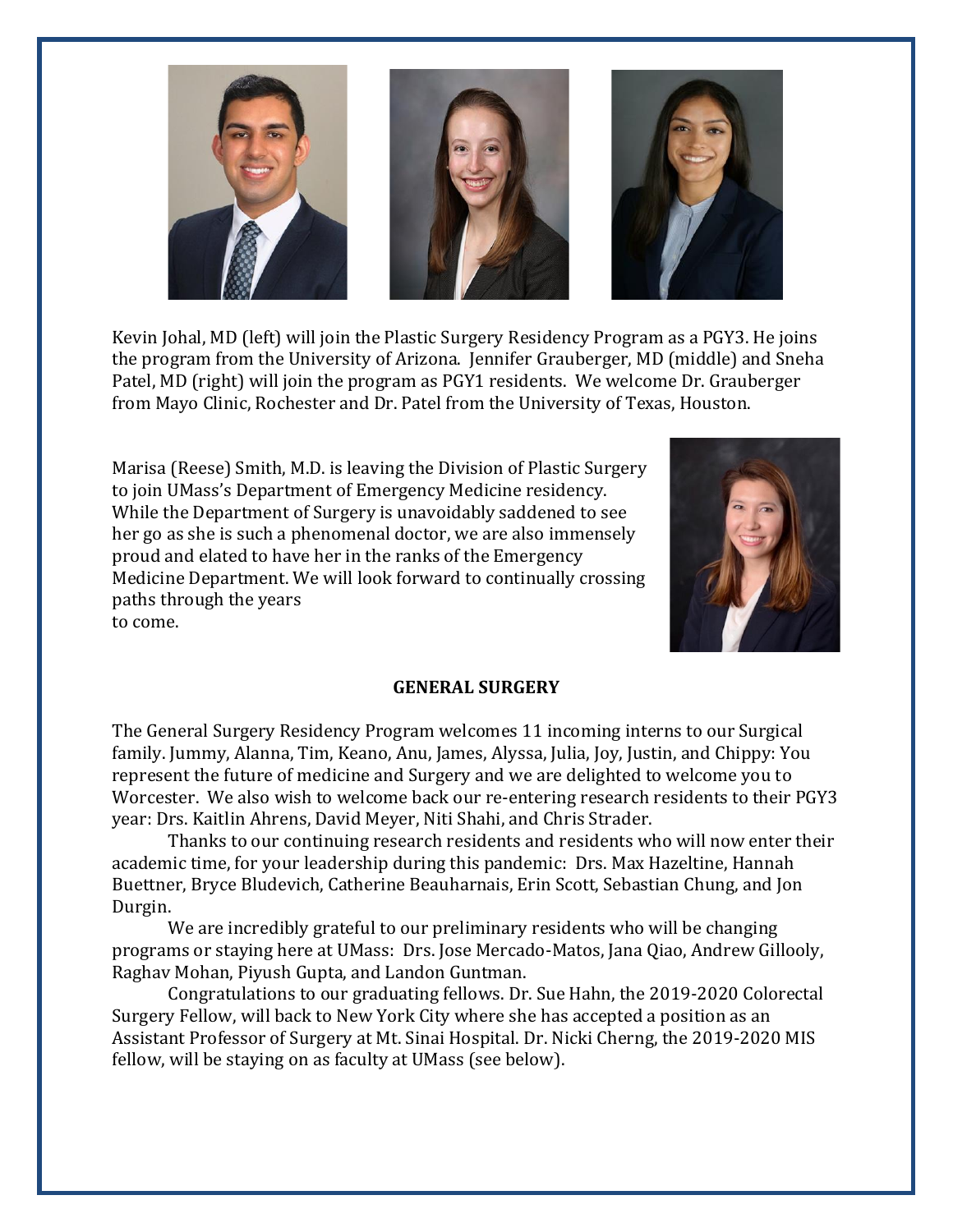#### **Categorical PGY1**



**Akinsulire** 

**Brown University** 



**Alanna Hickey UMass Medical School** 



**Timothy Jenkel** 

**Albany Medical** 

College

**Kelsey (Keano)** Pavlosky **University of Hawaii** 

### **Preliminary PGY1**





Anupama Singh **UMass Medical School** 

**James Stevenson New York Medical**  **Alyssa Thomason Baylor College of** Medicine



Julia Ellis-Kahana **George Washington** University



Joy Ogunmuyiwa **Northeast Ohio Medical University** 



**Tufts University** 



Shilpa Sreedharan **Medical University of South Carolina** 

#### **WHAT WE LEARNED DURING PANDEMIC**

I write this cautiously as the Pandemic is not over - through the nearly 3 months that we have experienced this cataclysmic change in our lives, that we owe to COVID-19, there is much that we have learned.

Before the Pandemic, there was a great deal of concern about lack of engagement, and the dreaded "burnout" that attendings, fellows, residents, medical students and even premeds were experiencing in the pursuit of medical careers. After the Pandemic started, we learned that all these factions had a previously unknown gear that they could activate--one that was selfless, courageous, committed and yes- gritty.

We could step up and think outside of ourselves. We could give up doing our chosen specialty and tend to the sick in different ways. We could do this unflinchingly and with 100% engagement. We did this without coaching or courses or simulations. We did it because the sense of duty and dedication was within us--frequently untapped before--and easily summoned when the chips were down. The medical community as a whole became heroic. Allied health professionals and docs of different specialties worked together seamlessly and collaboratively.

And because of the inspiration that the medical community's cohesiveness and sacrifice provided the public, that very public did its part to try to help us by following the rules of sheltering in place, maintaining physical social distancing, performing hand hygiene and wearing masks. They did this so that we, the medical providers, would not get overwhelmed. They sent us PPE, food, messages of encouragement, and volunteered for work in homeless shelters, field hospitals and delivering meals to the quarantined.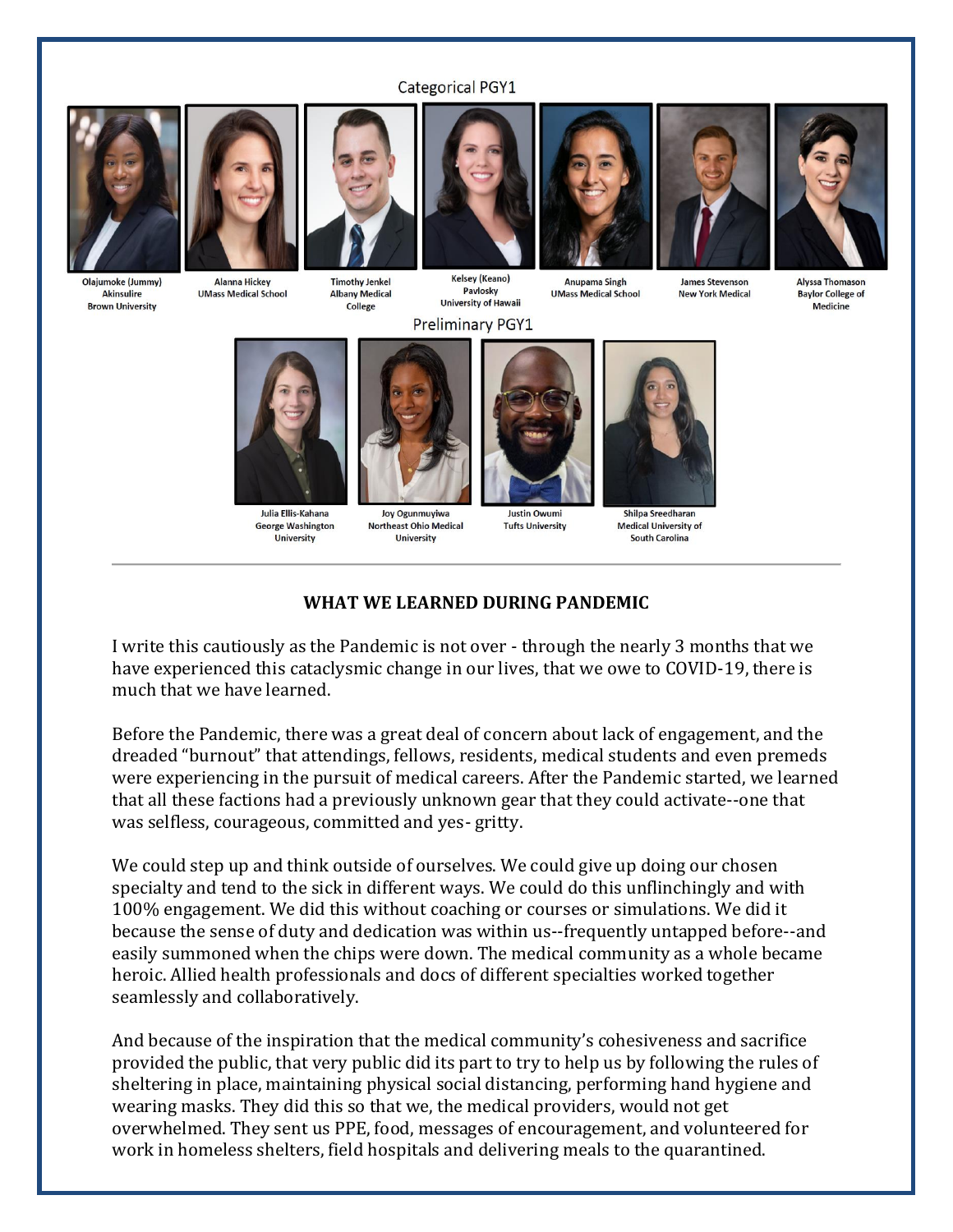In short: it took the Pandemic to reveal the resilience and grit and engagement that was within us all along, features that could not be turned on with simulations, courses, or lectures. We had it within us because that is why we pursued this field of endeavor--to help the sick and heal the world. I am not saying we were intrinsically great. Greatness has nothing to do with this. Admiral Bull Halsey, hero of the Pacific Theater in WWII, famously said, "There aren't any great men. There are just great challenges that ordinary men like you and me are forced by circumstances to meet." We as a profession rose to the challenge and came through the other end stronger, wiser, and tougher than we ever knew we could be.

Moving forward, we face two main challenges as I see it. One is how to maintain this newfound level of engagement and enthusiasm as we return to a post-Pandemic medical world. The other is to how to make use of the newfound respect we have earned within our society to point our medical system to fixing our woefully inadequate public health system, which has long toiled thanklessly on the soft underbelly of the Medical System-the community of color, the poor, the elderly, the homeless- without the resources to provide preventive care. Can we muster internal support for the shift away from rescue care to preventive care? Can we advocate successfully for the changes the WE know must be made? How much better off as a society would we have been if we had spent more time preparing for pandemics and dealing with climate change and providing better access to health care/insurance coverage than doing E-Learning for you and courses on how to be respectful? I will leave you all to answer.

But in the meantime I would like to take a moment to thank you all as we prepare for the Graduation season of 2020 for the amazing work and exemplary leadership you have all displayed in every facet of your Pandemic response. You have done our Residency, our Department, our Medical System, and our Community proud. Best of luck to you in the future. Hold on to the spark that you have demonstrated burns within you all. –Michael Hirsh, MD (Commentary from Editor: Pediatric Surgeon Extraordinaire)

May 1<sup>st</sup> was a memorable night. It was the first time in about 21 years that I had stood in a trauma bay as the trauma attending. To my recollection, I think the last time on call would have been in the latter stages of the 1990's when, as a junior attending, I was a jack of all trades doing everything from colonoscopy to trauma call.

Back then, the trauma bays of the old emergency room resided somewhere near the current MRI suite. The trauma bay itself was one giant room that had the potential for four individual bays separated by curtains. The two main bays were adjacent to a door that led within footsteps to two large sliding doors representing the emergency room entrance. These sliders opened toward the lake and the helicopter pad. When I think of trauma, I can still see and hear the helicopter powering down as the patient would be wheeled in. I must say, in those days, it made for quite the dramatic entrance of the team bursting through the doors accompanied by the rush of noise from the copter.

Much has certainly changed since my last day of trauma call, not the least of which was having to stay in hospital during an overnight call (that couch is not ready). It was also nice having the CT close by the trauma bay rather than on the second floor (even if the virus caused some change in direction as to which ER scanner to go to and delays due to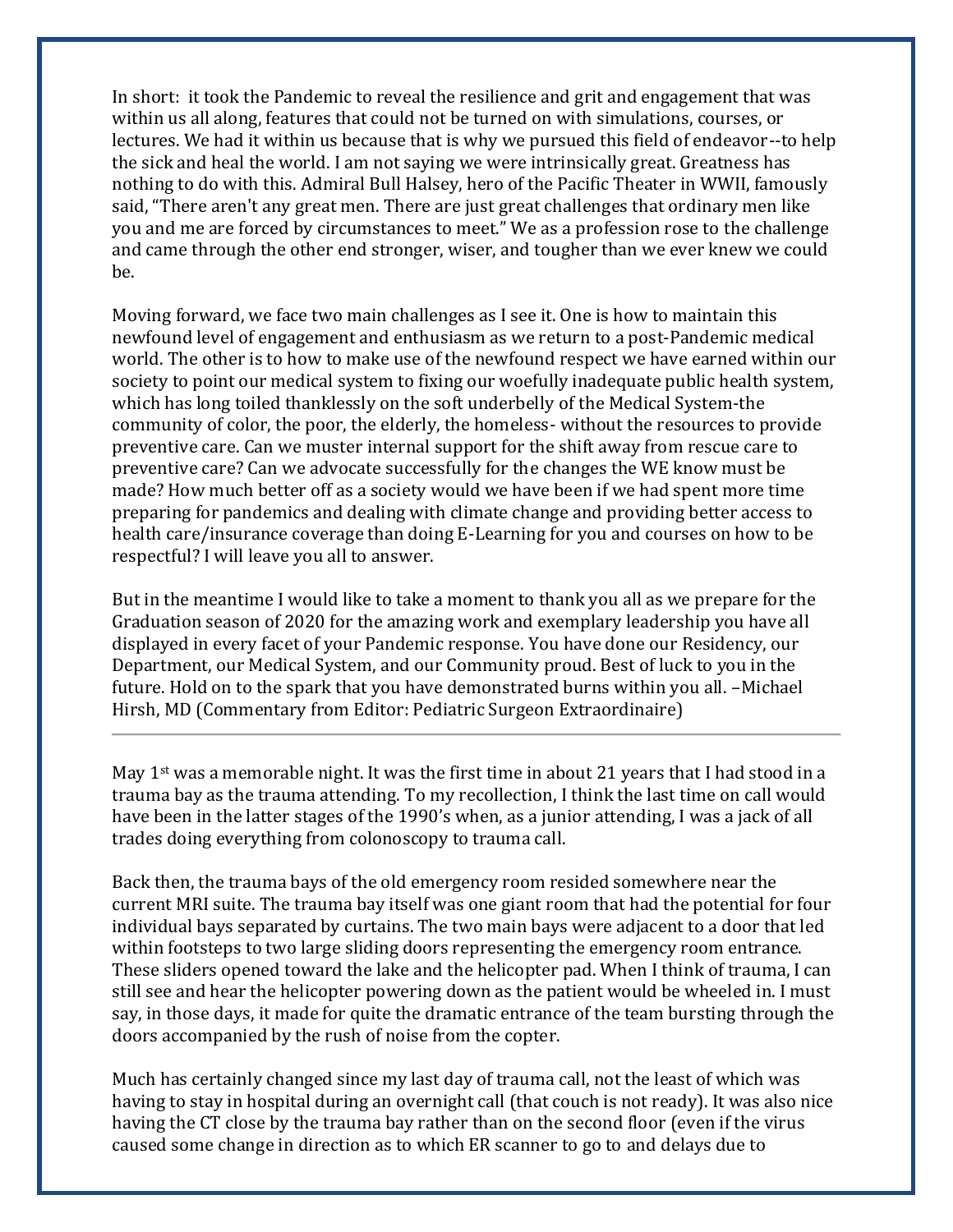cleaning). Back in my day there were many adventures in patient care going to those second floor CT scanners.

There certainly is a lot more to know between protocols, imaging, and improved patient management. I am truly grateful for those who now specialize in this area. Yet, some aspects of trauma still remain the same. Trauma bays still generate a crowd and a lot of noise. There also remains the, at times, awkward interplay of turf between ER and Trauma teams that can occasionally hamper the efficiency and flow of the assessment. There was the additional problem of having everyone wrapped in their own bubble of PPE, which didn't particularly help with comfort or communication.

The surgery and other residents as well as the APP's that I had a chance to work with impressed me greatly. There are so much more expectations now of a trauma team than when I was a resident or young attending. The knowledge they had of the patients' history, injuries, families, social circumstances, and plan was truly remarkable.

Now that we are almost through this difficult period (and I am almost done complaining!), I think I can actually say that I am glad for this "throwback" experience. As I settle my thoughts and reflect while writing on this gorgeous day, I have an appreciation for those who have gone above and beyond. I appreciate my present and new members in my division. I appreciate what the trauma and ICU docs do and needed to do through this crisis. I acknowledge the chaos made somehow organized by the remarkable ER staff. But of course, I particularly appreciate the residents and how they made this crisis more comfortable for all of us to deal with. Their efforts on behalf of you, the institution, and the patients, should be a rally point for we the educators to pay back the best way we know how: with our dedication and commitment to give them the best of ourselves. While I don't know or control if other means of thanks may come their way, your teaching and participation in the product is a commodity that with time could be of the most value and the sincerest form of gratitude. –John Kelly MD (Chief, General Surgery and Minimally Invasive Surgery)

#### **KEEPING AN OATH**

As COVID-19 swept closer and closer to home, fear and anxiety dominated my emotions. What if something happened to my wife, our children, or our parents? What did this mean for our family, our safety, our lives? How are we going to get through this? As the cases quickly accumulated, I realized I would be called on to treat COVID patients.

The clinical world had irrevocably changed. Masks cover our faces, and in turn part of our humanity. Warm smiles lay hidden behind masks, placing a barrier between provider and patient. Layers of plastic and filters separate us, with only our eyes to hint at what our hearts convey. Compound this with an unknown virus that was ravaging the planet, I could not imagine the fear patients felt. Yet, they placed their trust in us, in our knowledge, skill, and judgment.

We took an oath to serve, to cure, to comfort. Despite my fears, I wanted to honor that. I saw that others were afraid too, from nurses, residents, to attendings. Yet, they were resolved to help. Healthcare and essential workers have been hailed as heroes throughout this crisis, which prompted me to consider what defines a hero. I remembered what I saw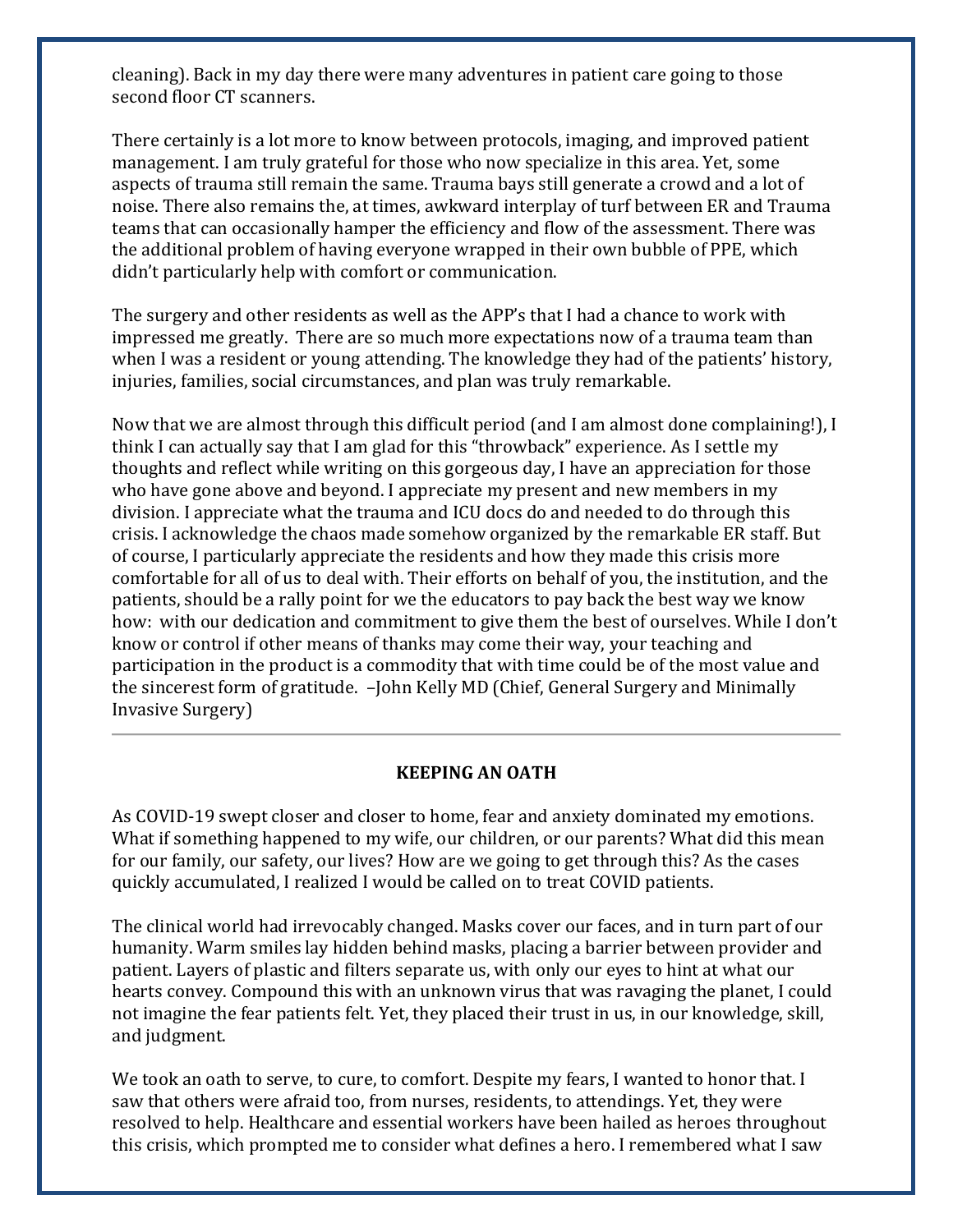around me and it was simple. To be a hero is to be afraid but do what is right despite that. More importantly, I thought of the unsung heroes: environmental service colleagues, unit secretaries, patient transporters, each contributing however they could.

As difficult as it has been and continues to be, I am glad I could help in this pandemic. It made me realize how much I have learned over the last few years. More importantly, I am reminded of how much others have given for me. My senior residents, chiefs, fellows, and attendings have all sacrificed so that I could learn and care for our patients. I am grateful for the wisdom, skill, and knowledge they have shared with me. Ultimately, I am reminded of what is most important regardless of whatever else may be happening: our patients. –Max Hazeltine, MD (General Surgery Research Resident)



# **BLACK LIVES MATTER**

*Drs. Marah Tillman, Sam Vazquez, Demetrius Litwin, Catherine Beauharnais, and Gil Freitas at the White Coats for Black Lives demonstration on the Medical School green.* 

I, along with so many of us, was grief stricken and outright horrified after George Floyd's murder at the hand of police. The cry of George Floyd, and Eric Garner before him, and hundreds of unnamed black men and women before him, of "I can't breathe," was wholly anathema. Our training in trauma and critical care is to first think of airway, then breathing, then circulation. To ignore the very simple plea for breath is inhuman.

I am not the person to write about racism in America. My white skin has benefited me in ways I don't realize and in ways that make me ashamed. When I lived in Harlem, I walked everywhere--to the grocery store, my office 10 blocks away, the laundromat, the subway. I walked in the early hours of the morning and the dark hours late at night. I sometimes even crossed through St Nicholas or Morningside Park at dusk. People I knew from home-- Portland, OR, one of the whitest cities in America--would urge me to be safe. But I felt, viscerally, a real protection afforded by my white skin. I knew that if anything happened to me, my life as a white woman would be prioritized, that police would rally quickly to my aid or seek justice for my family. I also knew that Emmett Till was lynched in 1955, only 57 years before 2012, the year I lived in Harlem. That story was resonant. Black men knew the consequences of looking at white women--a deadly lesson that afforded me protection that was wholly unearned, unfounded, and unjust. Trayvon Martin was killed in February of that year for walking in a Florida neighborhood, and I continued to walk in Harlem unbothered, unencumbered, unscathed.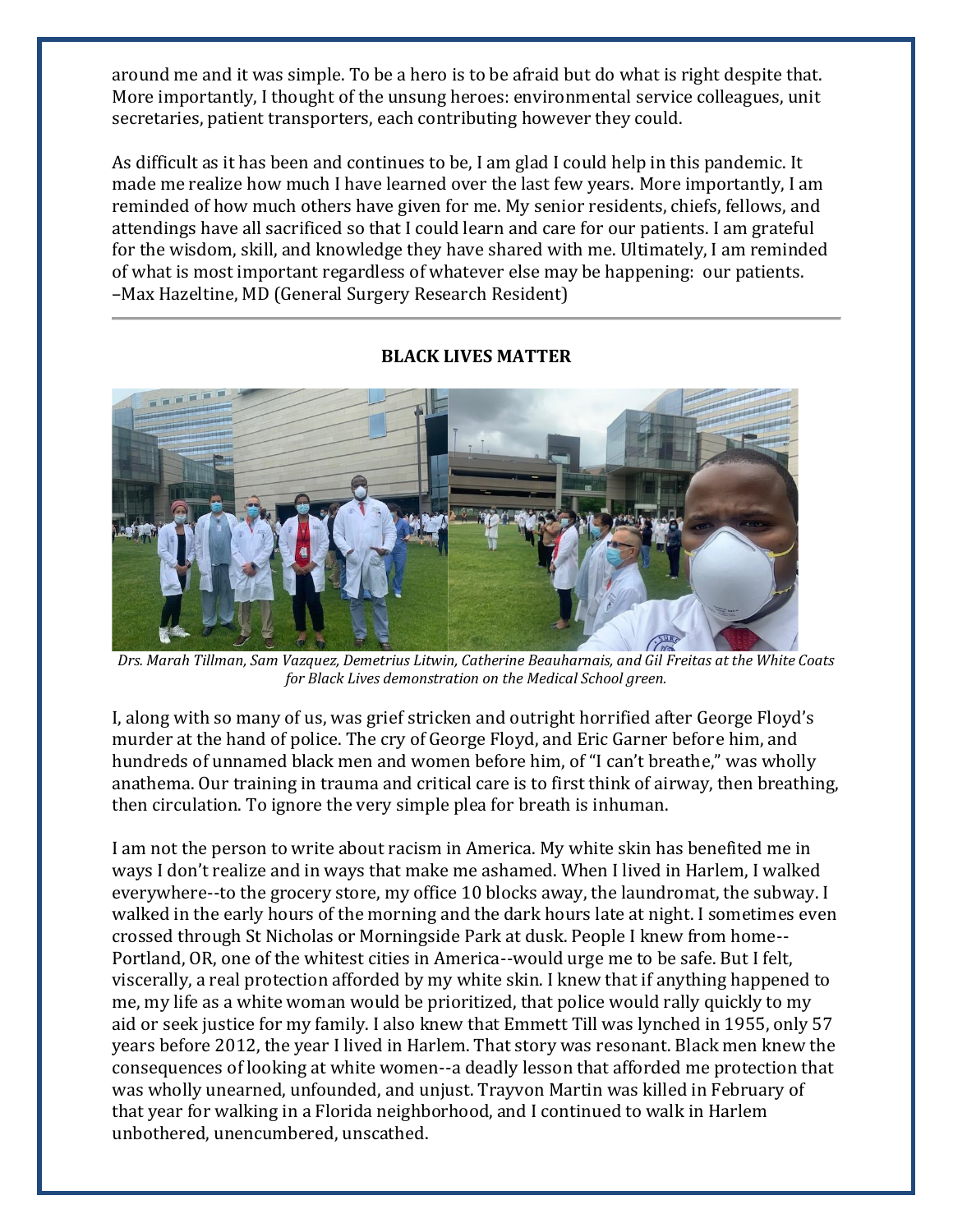I feel a profound disgust that I benefited then, and continue to benefit now, from a society that prioritizes certain lives over others. Our medical system, our education system, our criminal justice system, our appropriation of black culture, our study of biologic disease, our complete lack of prioritization of mental and preventative health care, and so many other things perpetuate these disparities. It is inarguably obvious that this country has chosen, repeatedly, to create laws and grow institutions that favor a certain group of people over others--all on the basis of something as arbitrary as skin color.

While I was a student at Michigan, I had the opportunity to hear Ta-Nehisi Coates speak about his book, *Between the World and Me.* Someone in the audience asked if the structural change he envisioned was truly achievable. He replied that the Civil War was fought to overhaul the economic structure of this country; such vast change had been done before, and could be done again. There was a collective "huh" from the audience, and for me, his statement reframed the capacity for revolution in this country.

Frantz Fanon, a psychiatrist and political philosopher, a native of Martinique who wrote about colonization and oppression, said in *The Wretched of the Earth*, "The struggle for freedom does not give back to the national culture its former value and shapes; this struggle which aims at a fundamentally different set of relation between men cannot leave intact either the form or the content of the people's culture." Just as COVID-19 has reshaped many of the fundamental ways we live and work, so too does the call that Black Lives Matter. After all of this, we must not go back to the way things were. Moreover, many of us do not want to return to that prior life—the specter of a different world was at first frightening, but quickly revealed so many positive, and quite frankly better, ways of being and doing.

The challenge, which we are each considering as individuals and as a nation, is our strength to resist the urge to revert back to our former ways, ways which include the systematic oppression of certain peoples. Many of us struggle to know what to do to create a just society—the playbook is written in fragments—but perhaps "the former shapes and values" can serve as a reference point for our actions of where not to return. And when you start to waver in this difficult work we have before us, remember: We have completely remade our world before, and we can remake it completely again. —Katherine Bakke, MD General Surgery PGY3

75 things white people can do for racial justice:

[https://medium.com/equality-includes-you/what-white-people-can-do-for-racial-justice](https://nam01.safelinks.protection.outlook.com/?url=https%3A%2F%2Fmedium.com%2Fequality-includes-you%2Fwhat-white-people-can-do-for-racial-justice-f2d18b0e0234&data=02%7C01%7C%7Cc6a0717898ec42a4c7e508d808b5a08f%7Cee9155fe2da34378a6c44405faf57b2e%7C0%7C0%7C637268923453923048&sdata=23GP267ivMI76Wz2FgJkL%2BThkutKlzQI1dHaNhEBMJ8%3D&reserved=0)[f2d18b0e0234](https://nam01.safelinks.protection.outlook.com/?url=https%3A%2F%2Fmedium.com%2Fequality-includes-you%2Fwhat-white-people-can-do-for-racial-justice-f2d18b0e0234&data=02%7C01%7C%7Cc6a0717898ec42a4c7e508d808b5a08f%7Cee9155fe2da34378a6c44405faf57b2e%7C0%7C0%7C637268923453923048&sdata=23GP267ivMI76Wz2FgJkL%2BThkutKlzQI1dHaNhEBMJ8%3D&reserved=0)

Podcast By Malcolm Gladwell. Also highly recommend his book, *Talking to Strangers*, which covers the Sandra Bland case in Texas and gets at racism in this country: [http://revisionisthistory.com/episodes/13-miss-buchanans-period-of-adjustment](https://nam01.safelinks.protection.outlook.com/?url=http%3A%2F%2Frevisionisthistory.com%2Fepisodes%2F13-miss-buchanans-period-of-adjustment&data=02%7C01%7C%7Cc6a0717898ec42a4c7e508d808b5a08f%7Cee9155fe2da34378a6c44405faf57b2e%7C0%7C0%7C637268923453923048&sdata=fMtwCNJleY0BCqou%2BtcHgxMVqkiqYOdULXlNjEV6oj4%3D&reserved=0)

A whole plethora of anti-racism resources: [https://docs.google.com/document/d/1BRlF2\\_zhNe86SGgHa6-VlBO-](https://nam01.safelinks.protection.outlook.com/?url=https%3A%2F%2Fdocs.google.com%2Fdocument%2Fd%2F1BRlF2_zhNe86SGgHa6-VlBO-QgirITwCTugSfKie5Fs%2Fmobilebasic%3Ffbclid%3DIwAR2-A4BJkyTp8f8RqsdC-6wqKdfI-k4Xm-n7Tbx7qoXFPOpkUjcJFdeKD5U&data=02%7C01%7C%7Cc6a0717898ec42a4c7e508d808b5a08f%7Cee9155fe2da34378a6c44405faf57b2e%7C0%7C0%7C637268923453933042&sdata=%2BHElw9MWv13MNyQIupDaxsUAZBFRKVCpITfXAi53tLk%3D&reserved=0)[QgirITwCTugSfKie5Fs/mobilebasic?fbclid=IwAR2-A4BJkyTp8f8RqsdC-6wqKdfI-k4Xm](https://nam01.safelinks.protection.outlook.com/?url=https%3A%2F%2Fdocs.google.com%2Fdocument%2Fd%2F1BRlF2_zhNe86SGgHa6-VlBO-QgirITwCTugSfKie5Fs%2Fmobilebasic%3Ffbclid%3DIwAR2-A4BJkyTp8f8RqsdC-6wqKdfI-k4Xm-n7Tbx7qoXFPOpkUjcJFdeKD5U&data=02%7C01%7C%7Cc6a0717898ec42a4c7e508d808b5a08f%7Cee9155fe2da34378a6c44405faf57b2e%7C0%7C0%7C637268923453933042&sdata=%2BHElw9MWv13MNyQIupDaxsUAZBFRKVCpITfXAi53tLk%3D&reserved=0)[n7Tbx7qoXFPOpkUjcJFdeKD5U](https://nam01.safelinks.protection.outlook.com/?url=https%3A%2F%2Fdocs.google.com%2Fdocument%2Fd%2F1BRlF2_zhNe86SGgHa6-VlBO-QgirITwCTugSfKie5Fs%2Fmobilebasic%3Ffbclid%3DIwAR2-A4BJkyTp8f8RqsdC-6wqKdfI-k4Xm-n7Tbx7qoXFPOpkUjcJFdeKD5U&data=02%7C01%7C%7Cc6a0717898ec42a4c7e508d808b5a08f%7Cee9155fe2da34378a6c44405faf57b2e%7C0%7C0%7C637268923453933042&sdata=%2BHElw9MWv13MNyQIupDaxsUAZBFRKVCpITfXAi53tLk%3D&reserved=0)

Check out Ijeoma Olou's book, *So You Want to Talk About Race*  [https://www.amazon.com/You-Want-Talk-About-Race/dp/1580056776](https://nam01.safelinks.protection.outlook.com/?url=https%3A%2F%2Fwww.amazon.com%2FYou-Want-Talk-About-Race%2Fdp%2F1580056776&data=02%7C01%7C%7Cc6a0717898ec42a4c7e508d808b5a08f%7Cee9155fe2da34378a6c44405faf57b2e%7C0%7C0%7C637268923453933042&sdata=gKW7PHquZvR99ZnJsB30EqHdtqDv8UAfzS0iywImZJs%3D&reserved=0)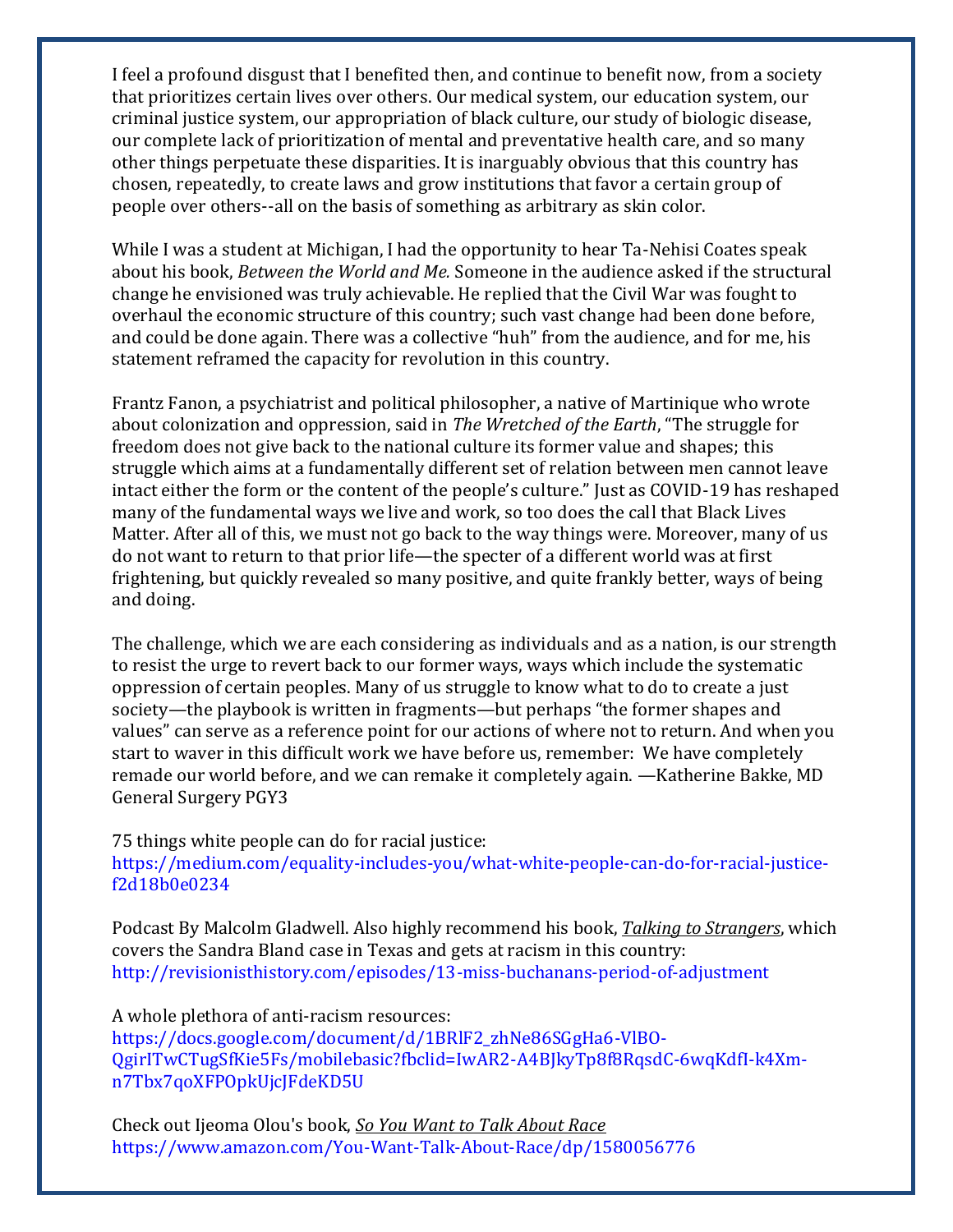# **OUR DEPARTMENT, OUR INSTITUTION...AT ITS BEST**

- **Kyle Diamond**, **MD** of the Vascular Surgery Residency Program and **Andy Schanzer, MD** (Division Chief, Vascular Surgery) were awarded 2020 UMass Medical School Outstanding Clinical Educator Awards by the UMMS Graduates.
- The GSN Community Partnership Award was presented to **Michael Hirsh, MD**, Professor of Surgery and Pediatrics and Assistant Vice Provost for Wellness and Health Promotion, in honor of his public capacity as Medical Director of the Worcester Division of Public Health. The longstanding collaboration between the GSN and Worcester has been elevated to new heights during the coronavirus pandemic
- **Joanne Lewis, DNP** of the Division of General Surgery earned her PhD in the nursing program with UMass Graduate School of Nursing. Her dissertation was entitled: "An online educational video of safe storage and disposal of unused opioids after general surgery: a feasibility study." Congratulations Dr. Lewis. Photo (right) of Dr. Lewis and her 8-year-old during her thesis defense.



- **Lou Messina, MD**, Vice Chair of Research and of the Division of Vascular Surgery, was awarded the Worcester Foundation for Biomedical Research (WFBR) award.
- Congratulations to **Ashley Russo, MD**, who matched at Cedars Sinai for her Complex Surgical Oncology Fellowship. We are so incredibly proud of you, Ashley (and personally I am so happy to welcome you to the Surgical Oncology community!).
- Recently, **Katherine Bakke, MD** presented at the MedMoth event about her experiences talking to families about end of life decisions. Watch her story here: [https://drive.google.com/file/d/1tF3Ja64SyYesjR9nu-Kg8wpHncceYKo8/view.](https://drive.google.com/file/d/1tF3Ja64SyYesjR9nu-Kg8wpHncceYKo8/view) You can read the text of the story on *The Interstitium*: <https://theinterstitium.home.blog/2020/06/01/journeying-to-a-time-of-death/>



Shout out to **Crystal Reardon**, of the ASG, who is the only person who I see at the medical school these days (see attached photo with beautiful spring flowers). It is interesting, but even being able to see one person is so much better than working all alone. Thank you, Crystal, for what you do for us every day, we appreciate you! –Shlomit Schaal, MD, MBA, PhD (Chair of Ophthalmology & Visual Sciences)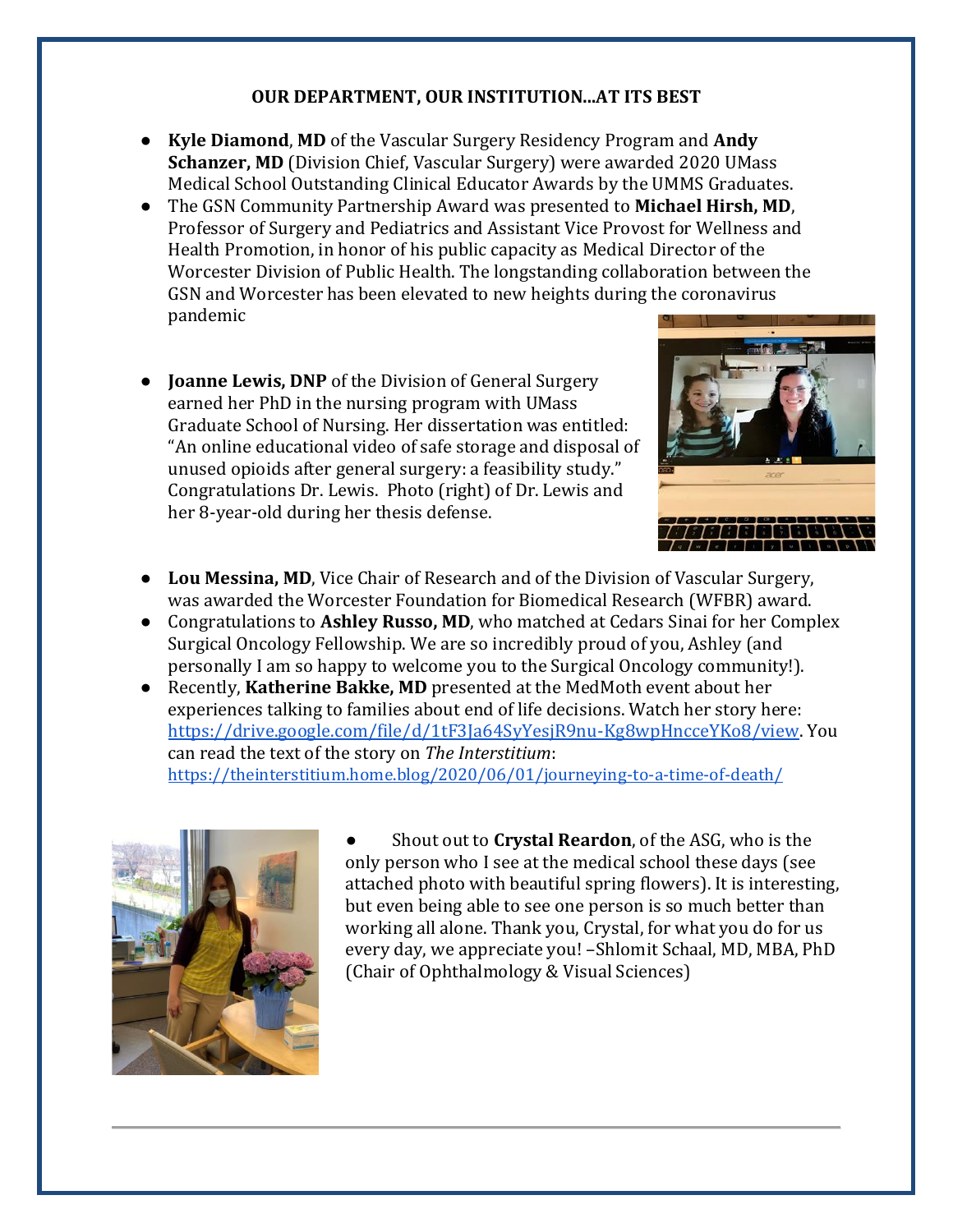#### **NEWEST MEMBERS**



Damien Merritt Marecki was born 3/22/20 at 6 lb 12 oz. He's already loud and sassy and can't wait to start working with his hands and meet the rest of his surgery family. --Hazel and Andy Marecki. Dr. Marecki is a completing her PGY3 year in the Vascular Surgery Residency program.

Salim Munoz, MD (PGY3, General Surgery) and his fiancée, Kirstie, welcomed their first son, Armando Salim on Wednesday, June 3. Mom and baby are doing well.





Danilo Decio, MD (PGY5, General Surgery) and his wife, Maria Fernanda, welcomed their second son, Lorenzo Garrido, last week. Mom and baby are doing well.

# **NEW FACULTY**



**Dr. Douglas Jones** joined the Division of Vascular Surgery on April 1 from The Division of Vascular and Endovascular Surgery at Boston Medical Center. He received his MD from Dartmouth Medical School in Hanover NH.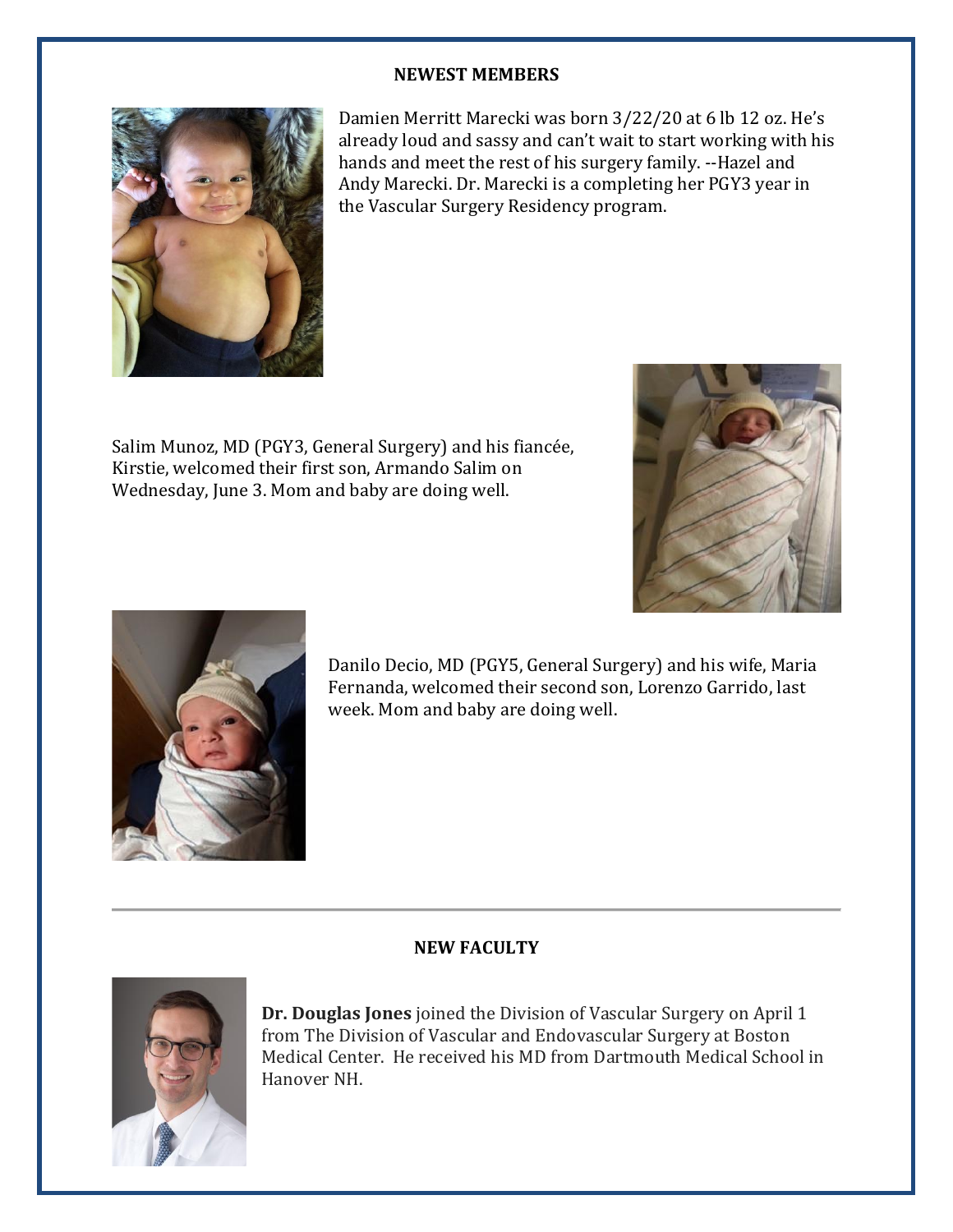

**Dr. Mary Huerter** will join the Division of Cardiac Surgery on August 1 from UT Southwestern Medical Center in Dallas, TX, where she completed her Cardiothoracic Fellowship. She completed her residency training at University of Illinois Hospital and Health Science Systems in Chicago IL.



**Dr. Nicole Cherng**, after completing her medical school, residency, and fellowship at UMass, will now join our faculty in the Division of General Surgery on August 1.



**Dr. Jonson Yee** will join the Division of Trauma Surgery on September 1. He is completing his fellowship at Baylor College of Medicine in Houston, TX. He received his medical degree from The University of Nevada School of Medicine in Reno, NV.



**Dr. Tammy Nguyen** will complete her Vascular Residency training this month and will be joining the UMass Division of Vascular Surgery in August.

# **NEW FELLOWS**

- The Colorectal Surgery Fellowship will welcome **Dr. Jeremy Springer**. Dr. Springer completed his medical school at Dalhouise University in Halifax, Nova Scotia and his residency at McMaster University in Hamilton, Ontario.
- The Division of Minimally Invasive Surgery will welcome **Dr. Dustin Powell** as the 2020-2021 MIS fellow. Dr. Powell joins the group from St. Elizabeth's Medical Center and attended medical school at Tufts University School of Medicine, Boston.

# **AN ASK**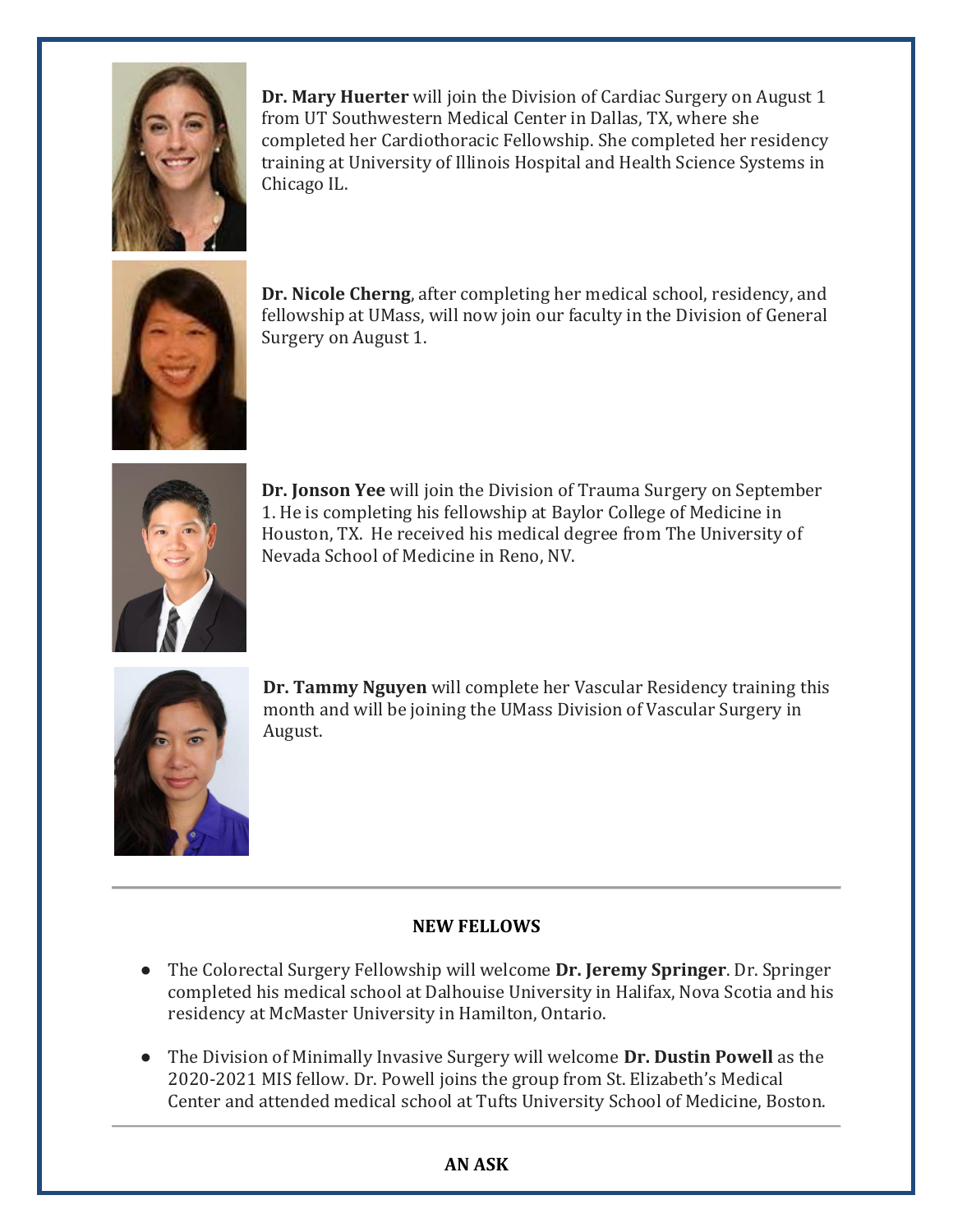The voting period for this year's Doximity reputational survey is now open and **ends on Friday, June 12**. In the same way that *US News & World Report* ranks the top hospitals every year for patients' consideration, this survey helps prospective residents make informed decisions about training programs. We are asking you to submit your vote in order to ensure that our Surgical Residency Programs are well represented.

If you have an active Doximity profile, are a board-certified general surgeon and/or have graduated within the past 10 years, you are eligible to vote. You can vote using online using your Doximity account or via the Doximity app, which we are now widely using for Telehealth. You are able to vote for up to five surgical residency programs that offer the best training.

All votes matter and will help support our Residencies' rankings, particularly as we enter this season of virtual interviews.

# **UPCOMING EVENTS**

- **Today**, our Medical Center and Medical Group will hold a silent demonstration at **12:00 pm** to show solidarity to address systemic racism and condemn the recent killings of George Floyd, Breonna Taylor, Ahmaud Arbery, and so many others. This moment will last 8 minutes and 46 seconds. Please participate where you are working today in this stand against racism.
- The **Department of Surgery End of Year Photo** will occur via Zoom on **Saturday, June 20** during the General Surgery Graduation. The photo will take place around **4:45 pm.** Please sign into the Zoom below to take part and please plan to join a bit early in case the schedule is running on time.
- The **General Surgery Residency and Fellowship Graduation with Chief Tribute** will be held virtually on **Saturday, June 20 from 4-7:30 pm**. To help celebrate our Chief General Surgery Residents and Fellows in Minimally Invasive and Colorectal Surgery, please join us: https://umassmed.zoom.us/j/93162187472.
- The **Plastic and Reconstructive Surgery Residency Virtual Graduation** will take place **Friday, June 19 from 6-8 pm** with an individual family meet and greet event for 30 minutes each for graduate's families, followed by a formal program at 7 pm.

#### **CLOSING THOUGHTS...AT LEAST FOR NOW**

As we start to see the light as the pandemic plateau starts to drop, I would like to personally thank each and every member of our Department for all your have given and sacrificed during the pandemic and for coming together to collaboratively support our wellbeing.

Together we have explored the connections of wellbeing and resilience to art, music, nature, food, movement (with TikToks!), travel and the world, and reading. We have reflected on "Why Medicine, Why Surgery, Why UMass." We reminded ourselves that every day we are Wonder Women or Supermen, in our professional AND personal lives. We reminded ourselves to focus on priorities, even when times are toughest.

Thank you for opening up your lives and your hearts and for sharing with us your families (and thanks to your families for their contributions!), your passions, and just…you.